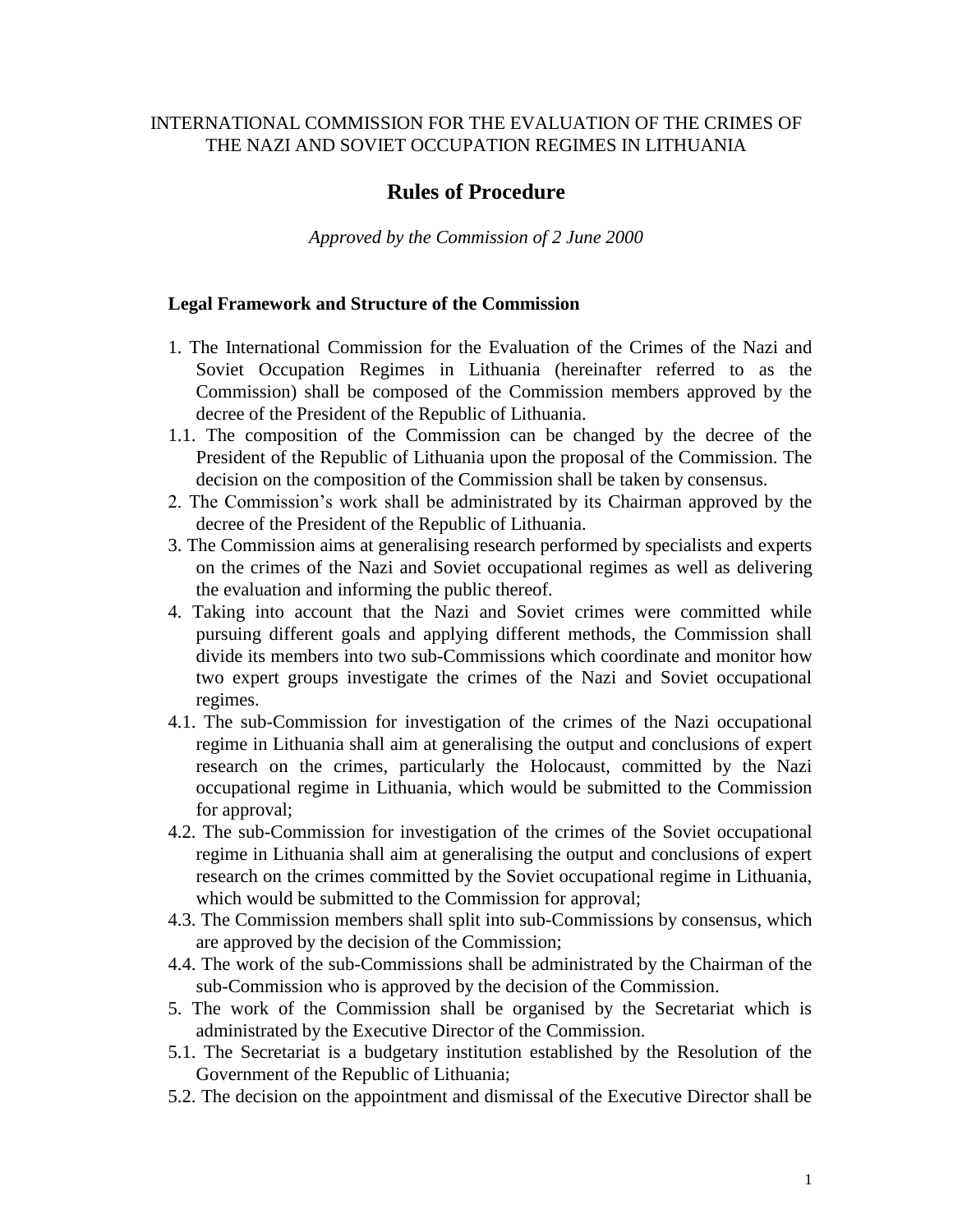made by the Government of the Republic of Lithuania upon the proposal of the Commission.

6. The working languages of the Commission are Lithuanian and English.

## **Chairman of the Commission**

- 7. Rights and duties of the Chairman of the Commission are as follows:
- 7.1. To represent the Commission in Lithuania and abroad;
- 7.2. To call meetings and consultations of the Commission;
- 7.3. To chair the meetings and consultations of the Commission and either authorise other member of the Commission or the Executive Director of the Commission thereof;
- 7.4. To sign contracts and other documents on behalf of the Commission with the authorisation thereof
- 7.5. To sign resolutions and other documents of the Commission.

### **Members of the Commission**

- 8. Rights and duties of the Commission members are as follows:
- 8.1. To take part in the meetings and consultations of the Commission;
- 8.2. To vote on all the debated issues;
- 8.3. To take part in the discussion on the debated issues and submit proposals, comments and amendments orally and in writing;
- 8.4. To prepare, draft and submit issues for the debate in the Commission;
- 8.5. To make statements, pass remarks and make proposals on the operation and procedure of holding the meeting of the Commission;
- 8.6. To express one's own opinion on all the issues of the Commission's work;
- 8.7. To receive all the documents and information related to work of the Commission;
- 8.8. To call a meeting of the Commission at the request of one third of the Commission members;
- 8.9. To call a consultation of the Commission at the request of three members of the Commission;
- 8.10. To chair the meetings and consultations of the Commission upon authorisation by the Chairman of the Commission;
- 8.11. To popularise the activity and conclusions of the Commission.

#### **Meetings of the Commission**

- 9. A meeting of the Commission shall be called on the initiative of the Chairman of the Commission or that of one third of the Commission members.
- 10. A meeting of the Commission shall be held taking into account the need, generally twice annually.
- 11. The meetings of the Commission shall be attended by:
- 11.1. Chairman, members and Executive Director of the Commission;
- 11.2. Approved members of the expert groups;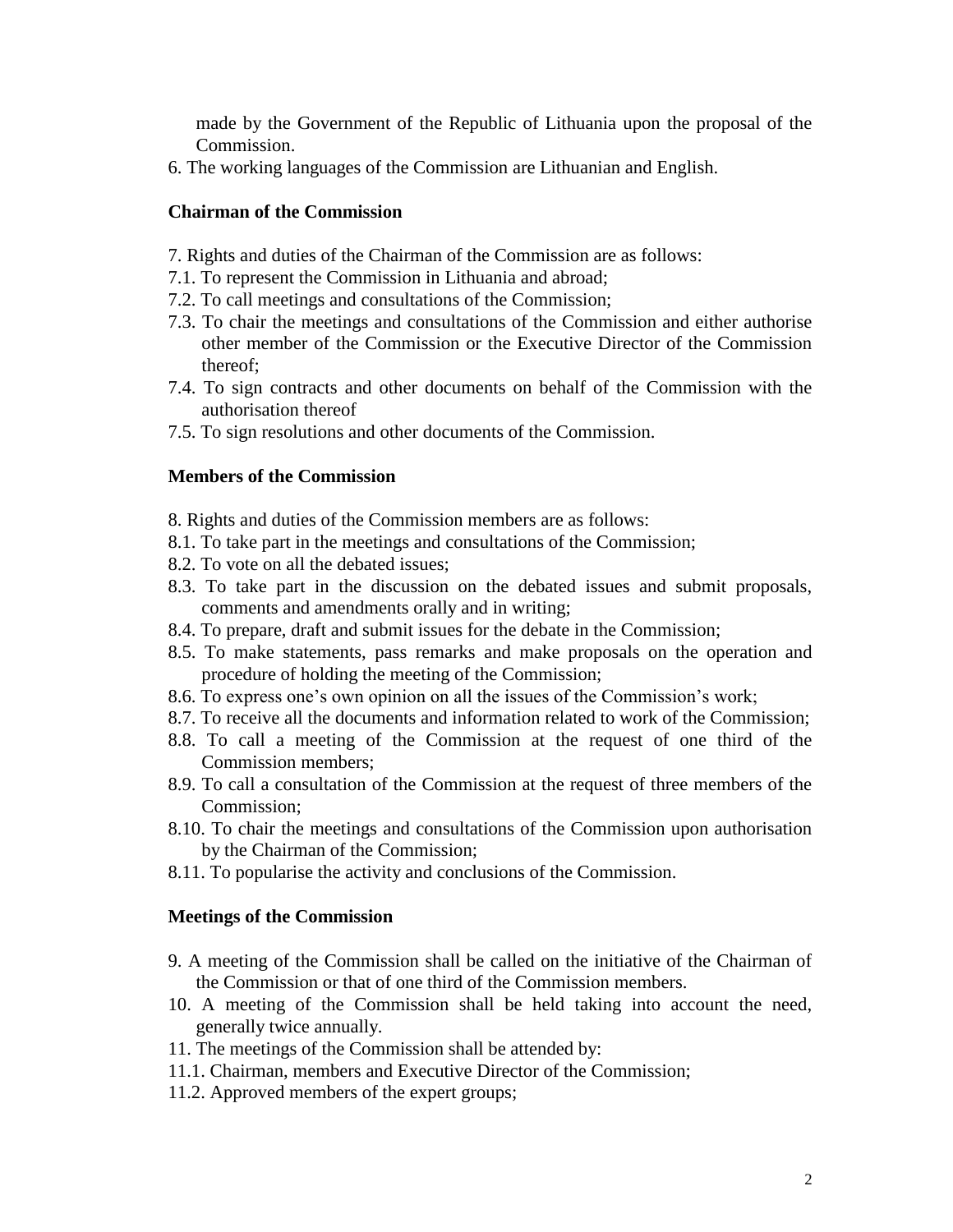- 11.3. Coordinators of research programmes;
- 11.4. Approved researchers;
- 11.5. Staff of the Secretariat of the Commission;
- 11.6. Other experts and guests can take part in the meeting in the capacity of a guest upon the decision of the Commission.

11.6.1. After an efficient discussion in the Commission, the Commission may ask the guest to express his/her opinion on the debated issue.

#### **12. Meeting of the Commission shall make the decisions on the following:**

- 12.1. Evaluation of individual episodes of the crimes of the Soviet and Nazi occupational regimes in Lithuania;
- 12.2. address to the President of the Republic of Lithuania on the changes in the composition of the Commission;
- 12.3. Appointment to and dismissal from the office of the Executive Director of the Commission;
- 12.4. Composition of and chairing the sub-Commission;
- 12.5. Formation and composition of the expert groups;
- 12.6. Approval and amendments to the research programme and the work plan of the Commission;
- 12.7. Approval and amendments to the tends in activity of the Commission;
- 12.8. Approval of research time-schedule and priorities;
- 12.9. Approval of researchers;
- 12.10. Evaluation of the report by the Executive Director;
- 12.11. Evaluation of the report by the programme coordinator;
- 12.12. Other essential issues in the Commission's work.
- 13. The information on the decision to call a meeting of the Commission shall be provided two months in advance and the preliminary agenda of the meeting shall be sent out.
- 14. The agenda of the Commission shall be drawn by the Chairman of the Commission together with the Executive Director of the Commission and Chairmen of the sub-Commissions. The Commission members can make proposals in writing on the inclusion of issues into agenda within a month.
- 15. The agenda of the meeting, draft resolutions of the Commission and other materials shall be sent to the Commission members a month before the meeting.
- 16. The final agenda of the meeting shall be approved at the beginning of the meeting. Additional issues may be included into the agenda at the request of one third of the Commission members whereas the issue can be excluded from the agenda if more than a half of the Commission members are against it.
- 17. The debate of the issues in the meetings of the Commission.
- 17.1. The Commission members may submit the proposals in writing on the draft resolutions and other debated issues by the Commission no later than two weeks before the meeting.
- 17.2. Additional proposals may be submitted for the debate at the request of one third of the Commission members.
- 18. The meeting of the Commission shall be lawful given the attendance by two thirds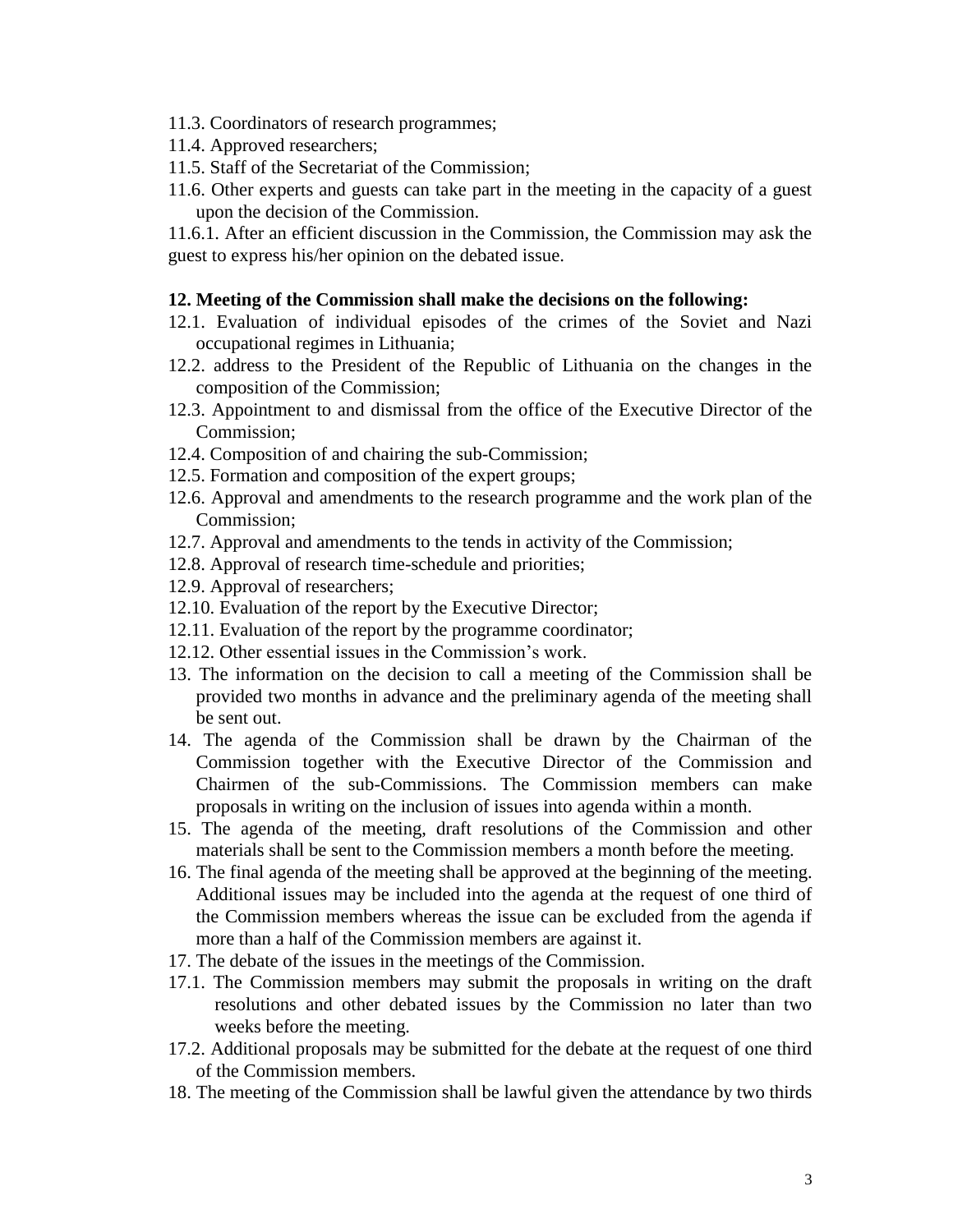of the Commission members.

- 19. Decisions on the evaluation of the crimes of the Nazi and Soviet occupational regimes shall be taken by consensus (the procedure shall be described in Items 50 – 55 of the Rules of Procedure). Other decisions by the Commission shall be made by simple majority voting.
- 20. Minutes shall be taken during the meetings of the Commission.
- 21. The decisions of the Commission shall be registered as resolutions. The resolution shall have its number and date. The resolution shall be signed by the Chairman or the Executive Director of the Commission. (Resolutions on the evaluation of the crimes of the Nazi and Soviet occupational regimes in Lithuania shall be signed by all the Commission members).

## **Meetings of sub-Commissions**

- 22. Meeting of the sub-Commissions shall be held individually. The member of the other sub-Commission may take part in the meeting of the sub-Commission and express his/her opinion on the debated issues upon the permission of the Chairman of the sub-Commission; however, he/she shall have no right to vote.
- 23. Sub-Commissions shall discuss and generalise the outcome and conclusions of the research of the specialists and experts into the crime of the Nazi and Soviet occupational regimes in Lithuania at the time of the Commission's work and prepare them for final approval by the Commission.
- 24. The agenda of the meetings of sub-Commission shall be drafted and approved and comments on the debated issues shall be submitted following the same procedure as for the meetings of the Commission. Chairmen of sub-Commissions and corresponding coordinators of research programmes shall be obliged to draft the agendas of the sub-Commissions.
- 25. Minutes shall be taken during the meetings of the sub-Commissions. Decisions of the sub-Commission shall be signed by its Chairman and the corresponding coordinator of a research programme.

# **Work in between the Meetings of the Commission and Consultations of the Commission Members**

- 26. Consultations of the Commission may be held between the meetings of the Commission for debating current issues.
- 27. Consultations may be called on the initiative of the Chairman of the Commission, three members of the Commission or the Executive Director of the Commission.
- 28. Consultations of the Commission shall be held taking into account the needs.
- 29. The information on holding the consultations of the Commission shall be announced ten days before the consultations. Preliminary agenda and draft decisions on the debated issues shall be sent out.
- 30. The Commission members may submit proposals in writing on the issues to be debated no later than two days before the consultation.
- 31. The Commission member may take part in the consultation by correspondence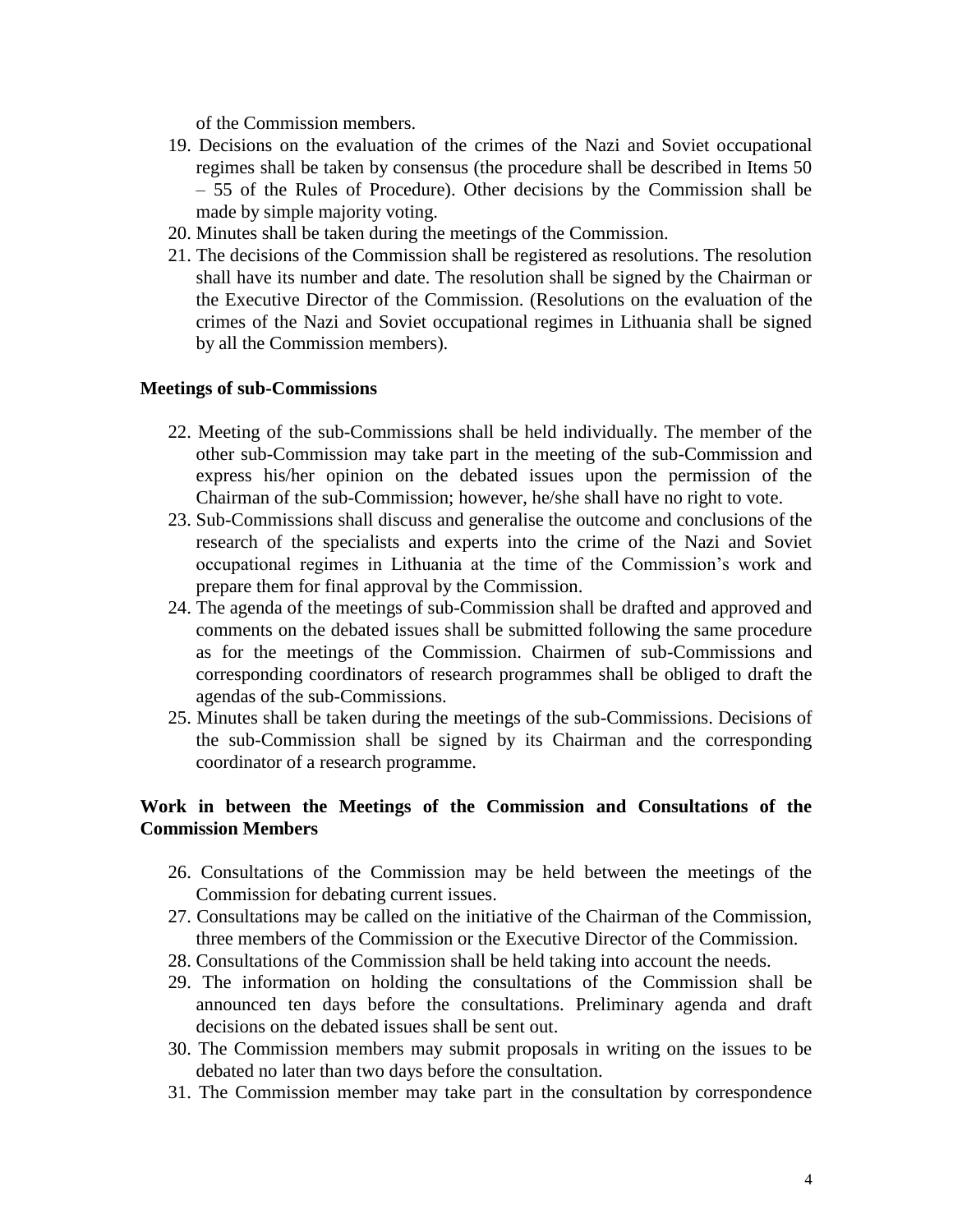and expressing his/her opinion in writing (by fax, e-mail). The absence of reply to the submitted draft decision shall be considered as an approval.

- 32. Decisions shall be made during the consultations of the Commission by simple majority voting.
- 33. Minutes shall be taken during the consultations of the Commission. The minutes shall be signed by the Chairman of the consultation and the person who took the minutes.

## **Secretariat of the Commission**

34. The Secretariat shall be directly subordinated to the Commission.

### **35. The Secretariat shall perform the following functions of:**

- 35.1. Maintaining contacts between the Commission members and regularly informing them about the implementation of the decisions by the Commission;
- 35.2. Ordering the research into history from research establishments in the Republic of Lithuania and abroad, evaluating the crimes of the Nazi and Soviet occupational regimes in Lithuania, upon the authorisation by the Commission;
- 35.4. Accumulating and systematising the materials on the conducted research;
- 35.5. Organising scientific conferences and seminars;
- 35.6. Taking part in the activities for historical education of the public;
- 35.7. Informing the public on the activity of the Commission and the Secretariat;
- 35.8. Maintaining contacts with corresponding commissions abroad;
- 35.9. Promoting the interest of foundations and other organisations and that of the public in the conducted research;
- 35.10. Preparing the meeting upon the authorisation of the Commission;
- 35.11. Implementing the decisions by the Commission;
- 35.12. Accounting for the work carried out by the Commission.
- 36. The Secretariat shall be administrated by the Executive Director of the Commission who is appointed to and dismissed from the office by the Government of the Republic of Lithuania upon the proposal of the Commission.
- **37. Executive Director of the Commission shall:**
- 37.1. Administer the Secretariat and be obliged for performing the functions commissioned to the Secretariat;
- 37.2. Ensure that the activity of the Secretariat complies with the Constitution, laws and international treaties of the Republic of Lithuania, other legal acts adopted by the Seimas of the Republic of Lithuania, decrees of the President of the Republic of Lithuania, resolutions of the Government of the Republic of Lithuania, decisions of the Commission, other legal acts and these Rules of Procedure;
- 37.3. Represent the Commission and the Secretariat in the Republic of Lithuania and abroad;
- 37.4. Call consultations of the Commission;
- 37.5. Define the structure of the Secretariat; approve the list of the staff without exceeding the maximum permitted number of staff as established by the Government of the Republic of Lithuania;
- 37.6. Approve the job descriptions of the Secretariat staff;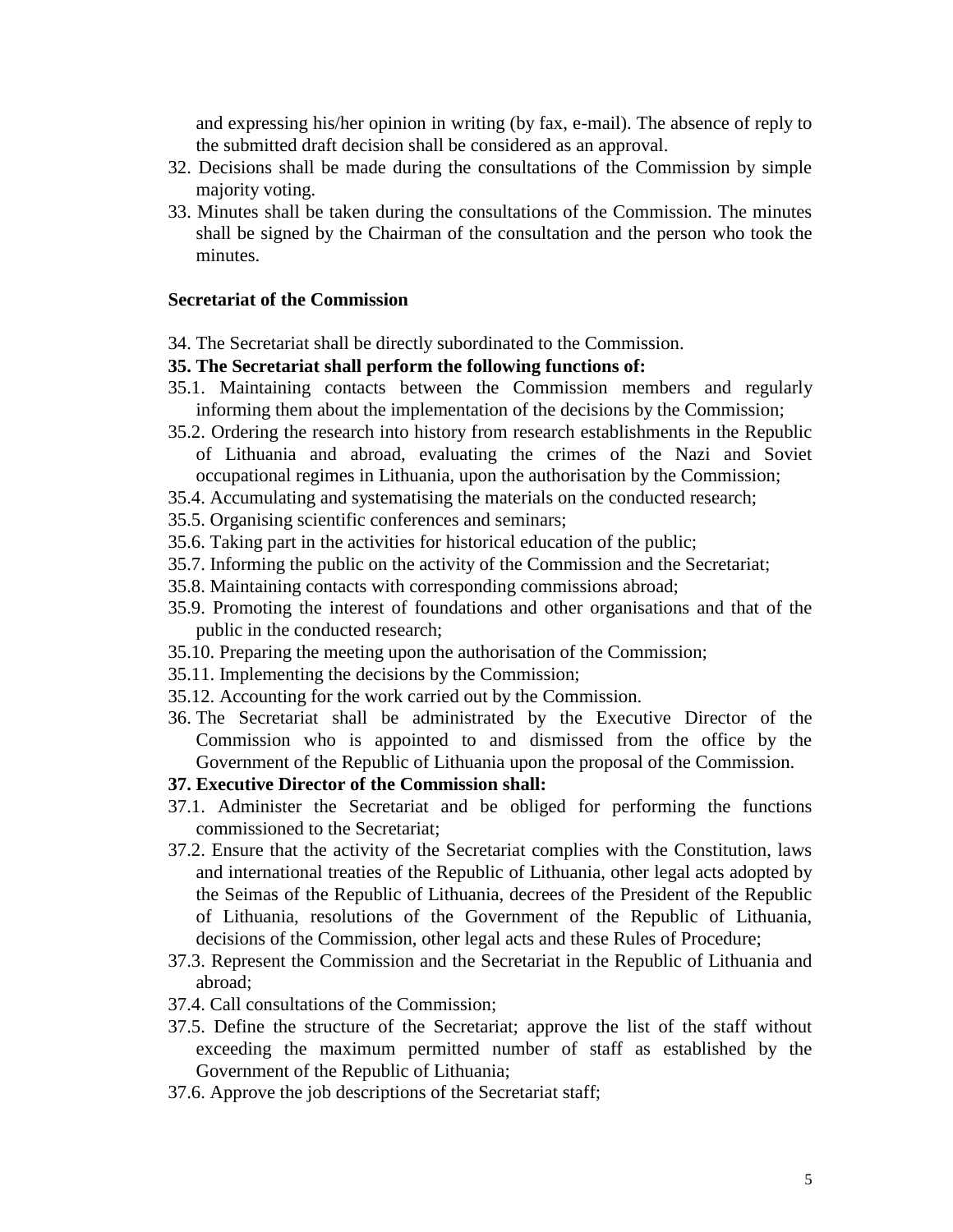- 37.7. Approve the rules of procedure of the Secretariat;
- 37.8. Employ and dismiss the staff, give incentives and provide for disciplinary penalty where needed.
- 38. The Executive Director shall have two deputies the coordinators of research programmes who are responsible for the research of the crimes of the Nazi and the Soviet occupational regimes respectively.

#### **39. Coordinator of research programmes shall:**

- 39.1. Be directly subordinated to the Executive Director of the Commission;
- 39.2. Draft programmes and work plans for research programmes;
- 39.3. Be the member of a corresponding expert group, organise its activity according to the approved programmes and work plans and call meetings;
- 39.4. Be responsible for the outcome of the work by the expert group and the researchers;
- 39.5. Be responsible for organising work of the corresponding sub-Commission;
- 39.6. Regularly account to the Commission for the work performed;
- 39.7. Upon the decision of the Commission, make draft contracts with Lithuanian and foreign researchers for conducting historical research and submit thereof the Executive Director;
- 39.8. Accept the research by researchers by signing the act on the receipt of the performed work.

#### **Drafting and Evaluating Conclusions by the Commission**

### **Expert Groups**

#### **40. Functions of the expert groups shall be as follows:**

- 40.1. To debate and define the priorities and problem areas in an individual research topic (within the framework established by the Commission);
- 40.2. To draft the plan for conducting research and submit thereof to the Commission for approval;
- 40.3. To select researchers and submit their list to the Commission for the approval;
- 40.4. To debate and approve the descriptions of problem areas and research drafts submitted by the researchers;
- 40.5. To define the structure of the conclusions to be drawn;
- 40.6. To debate the outcome of work of individual researchers and propose possible additional research;
- 40.7. To form conclusions and submit thereof to the corresponding sub-Commission.

## **41. Composition and structure of the expert group.**

- 41.1. The international expert group shall be composed of and dismissed by the decision of the Commission.
- 41.2. Individual expert groups shall be set up for the expertise of the research on the Nazi and Soviet occupational regimes;
- 41.3. The members of the expert group shall be proposed by the members of the Commission and the coordinators of research programmes;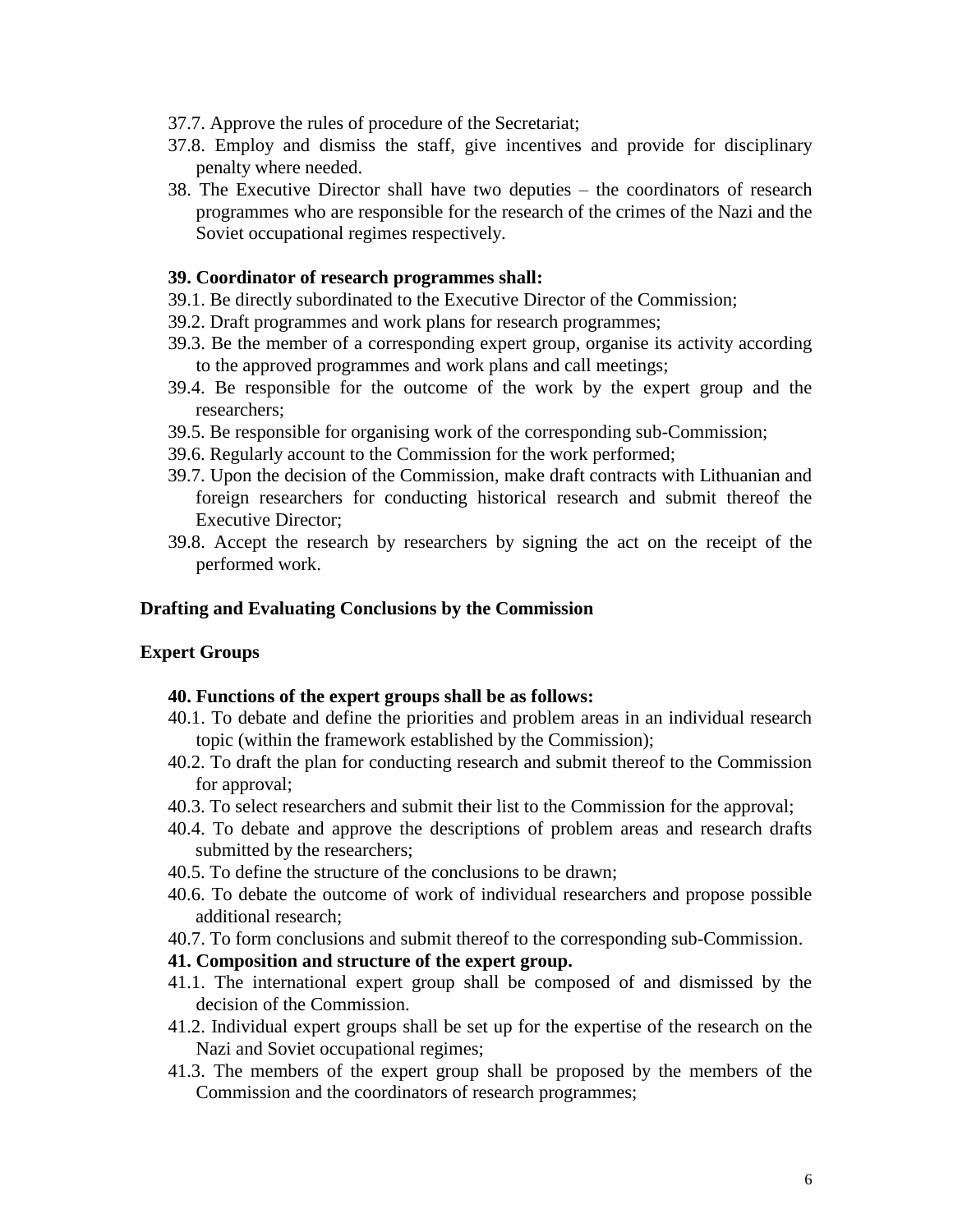- 41.4. The most outstanding Lithuanian and foreign researchers shall be invited to the expert group;
- 41.5. The Commission shall approve the experts;
- 41.6. The coordinator of research programmes is the member of the expert group, who is responsible for organising work within the group.
- 41.7. The compositions of the experts groups are considered non final. If required, the experts shall be invited for every research additionally.

### **42. Organising work in the expert group.**

- 42.1. The meetings of the expert group shall be called on the initiative of the coordinator of the research programme;
- 42.2. Meetings can be held by employing modern means of communication (Internet conferencing etc.);
- 42.3. Submitting the statement of opinion in writing shall also be considered as taking part in the meeting;
- 42.4. The decisions taken are lawful given that no less than two thirds of the Commission members take part in the meeting of the expert group;
- 42.5. Generally, the decisions of the expert group shall be taken by simple majority voting;
- 43. The work of the members of the expert group may be paid.

## **Process of Drafting Conclusions by the Commission**

### **44. Selection of researchers.**

- 44.1. Researchers shall be selected individually for each individual item of the Commission's research programme;
- 44.2. One item in the Commission's research programme may be researched by several researchers;
- 44.3. The most outstanding specialists in corresponding areas shall be invited as researchers from Lithuania and abroad;
- 44.4. Member of the Commission or the expert group can also be the researcher (in such a case he/she will sustain from voting on the decision when the completed work is debated);
- 44.5. The coordinator of research programmes shall identify the persons and institutions conducting corresponding research in Lithuania and abroad;
- 44.6. The meeting of the expert group shall discuss and define priorities in an individual topic of research, possible problem areas, as well as discuss and define potential candidates;
- 44.7. Address all potential researchers proposing cooperation;
- 44.8. Potential researchers shall submit the abstract of the problem areas and the project of research;
- 44.9. The expert group shall discuss and approve the list of researchers, abstracts on problem areas and projects of research drafted thereby;
- 44.10. The chosen candidate by the expert group shall be approved by the Commission;
- **45. Conducting research.**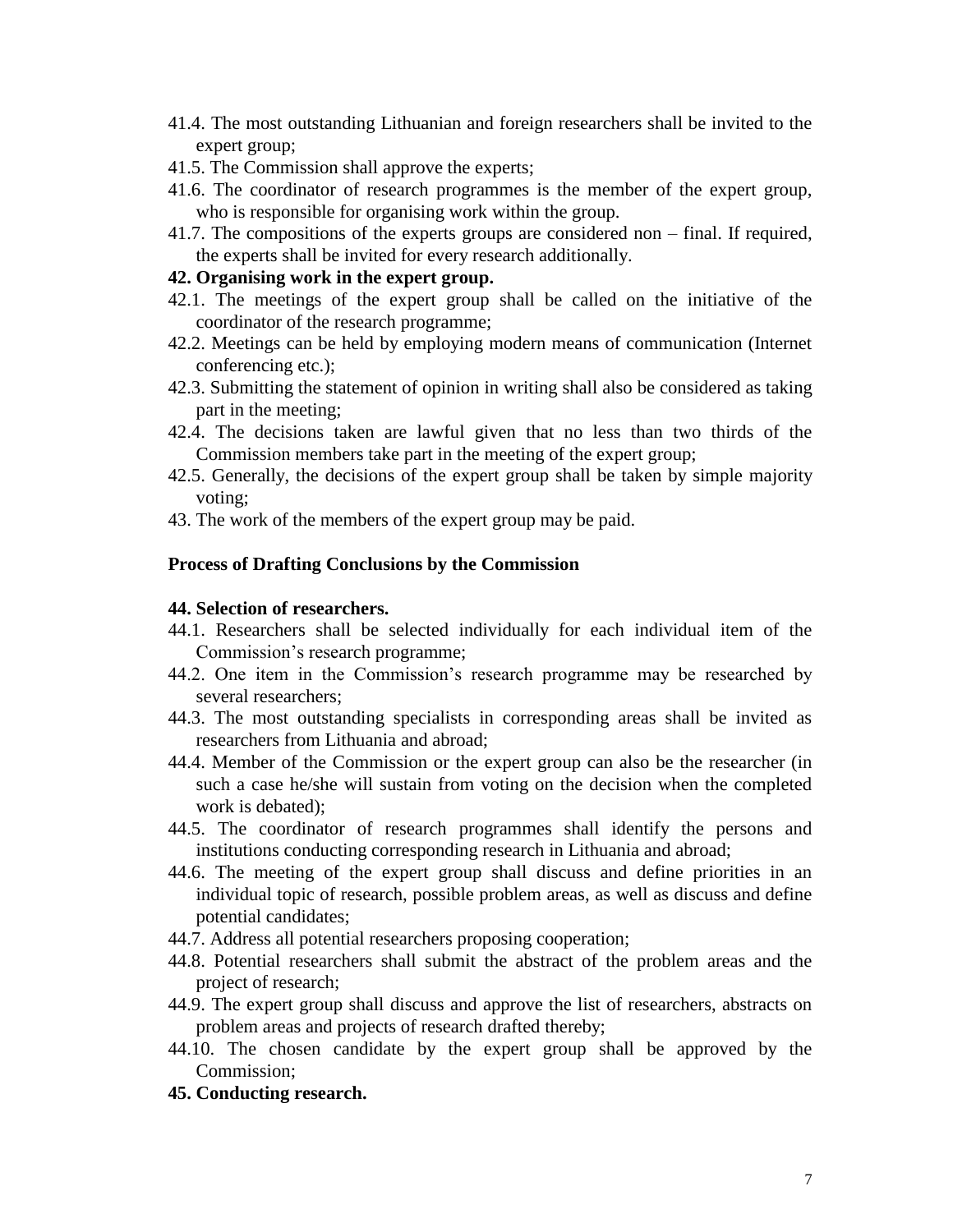- 45.1. Copyrights contract (drafted by the coordinator of the research programmes and submitted for the approval to the Executive Director of the Commission) shall be concluded between the researcher and the Secretariat of the Commission to carry out research;
- 45.2. After the work provided in the research programme is completed (according to the terms established in the contract), the coordinator of research programmes shall periodically draft acts on performed work, which are approved by the Executive Director of the Commission.

## **46. Stage I of research.**

- 46.1. Contracts shall be concluded with researchers on the in-depth analysis of the work that has been performed on a corresponding topic and sources thereof during Stage I of research;
- 46.2. The following structure of the conclusions is approved, including:
- 46.2.1. Historiography (key concepts);
- 46.2.2. Bibliography;
- 46.2.3. Conclusions (text in the form of a thesis);
- 46.2.4. Explanation of the concepts of terminology used;
- 46.2.5. Annex of records (copies and translations of the original documents mentioned in the conclusions);
- 46.3. Stage I of research is generally aimed at work of one quire (excluding the annex of records);
- 46.4. The work conducted by the researcher is debated in a corresponding expert group and is returned for improvement where needed;
- 46.5. Having approved the corresponding work, the expert group shall draft general conclusions on the researched topic and together with the major work submit them for the debates in the corresponding sub-Commission; (where the research has been conducted by several researchers, the expert group shall draw one general conclusion).
- 46.6. The conclusion drafted by the expert group shall be debated in the meeting of the sub-Commission and, where needed, the existing conclusion can be improved and returned to the expert group or researcher;
- 46.7. The coordinator of the research programme and a corresponding researcher must present and take part in presentation of the conclusions, and other members of the expert group may also take part in the debate;
- 46.8. The meeting of the sub-Commission shall take the decisions on:
- 46.8.1. Whether the compiled materials can ground the formulation of final conclusions of the Commission and submission of the draft conclusions to the Commission;
- 46.8.2. Whether additional research is required by specifying it.
- 46.9. In both the cases the completed extensive bibliographies prepared by the researchers and debated by the expert group are prepared as individual report and made public (the Commission has all the copyright thereof).
- 46.10. Pursuant to the recommendation of the sub-Commission to approve final conclusions, the Commission may make a decision to approve, amend or return them for furnishing with additional research.